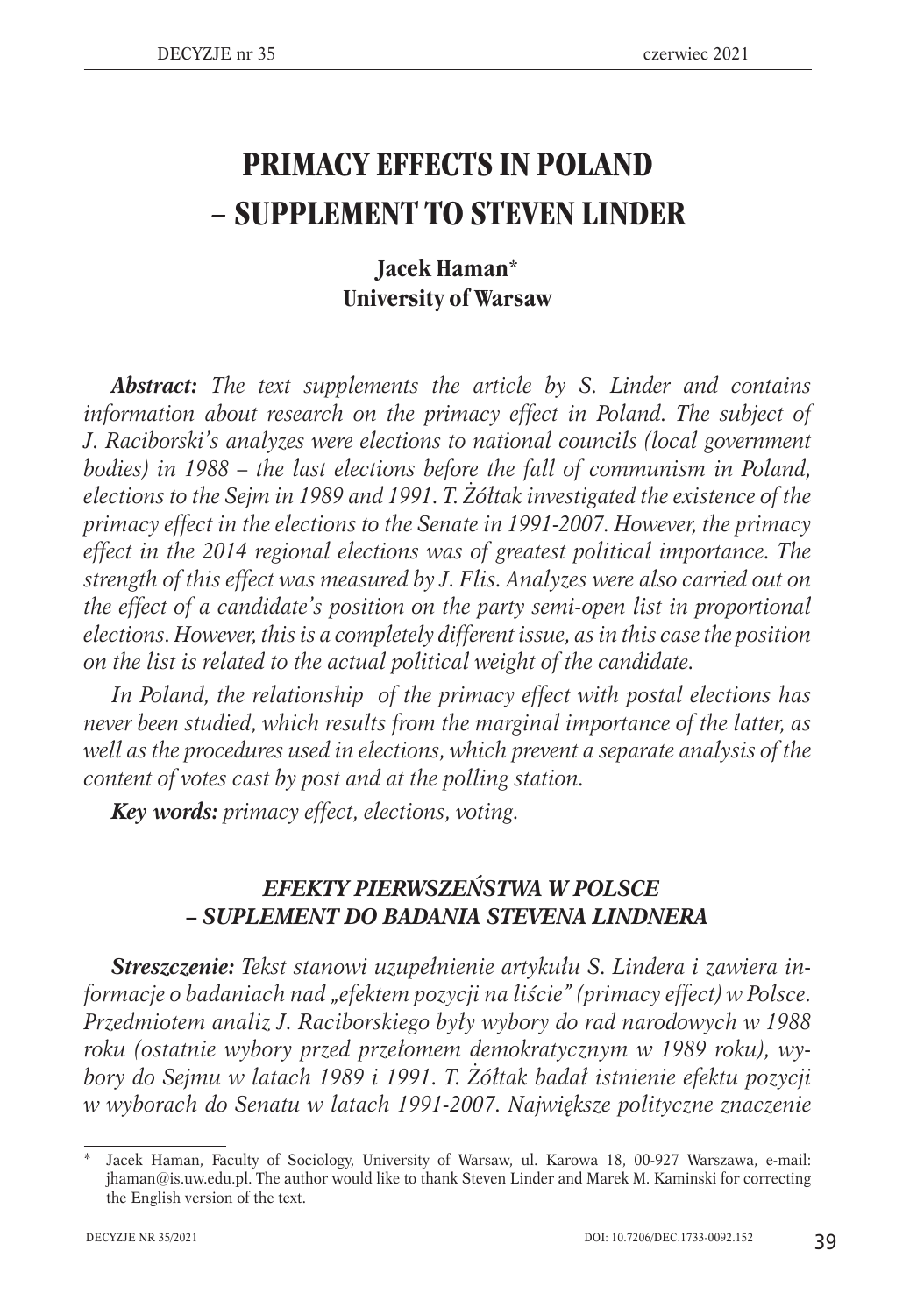*"efektu pozycji" miało miejsce w wyborach regionalnych w 2014 roku. Pomiaru siły tego efektu dokonał J. Flis. Przedmiotem kilku analiz był również efekt pozycji na liście partyjnej w wyborach proporcjonalnych – co jest jednak zupełnie osobnym zagadnieniem, gdyż w tym przypadku pozycja na liście powiązana jest z politycznym znaczeniem kandydata.*

*W Polsce nie badano nigdy powiązania efektu pozycji z wyborami korespondencyjnymi – co wynika z marginalnego znaczenia tych ostatnich, a także obowiązujących procedur postępowania z głosami korespondencyjnymi, które uniemożliwiają osobną analizę treści głosów oddanych korespondencyjnie i w sposób tradycyjny.*

*Słowa kluczowe: efekt pozycji, wybory, głosowanie.*

From the point of view of the Polish editors, the article *Primacy Effects and Mail Voting (Literature Review)* by Steven Linder lacks references to research on primacy effects in Polish elections. It is difficult to blame the author for this since the literature on this subject is sparse and in Polish, but it is worth supplementing Linder's article.

The first study of primacy effects in Poland was published by Jacek Raciborski (1989) based on his observations of the 1988 national council (local-level governing bodies) elections. While held before the fall of the People's Republic of Poland in 1989, these elections were notable because of a change introduced to improve election competitiveness. Previously, ballots submitted with no marks were simply counted as votes for the first listed candidate. In 1988, candidates were instead listed alphabetically and voters had to cross out the names of candidates they did not want to vote for; with votes without any crossings invalidated. However, since candidates were not freely designated, such democratization of the election process was completely apparent, and the 1988 elections, although exceptional in the history of the People's Republic of Poland, are rarely mentioned by historians.

Raciborski's subsequent work (1997) analyzing the partially-free elections to the Sejm in 1989 would prove to be more important. In accordance with a compromise between the ruling communists and Solidarity, elections were held that would guarantee the communists and their allies a parliamentary majority throughout 1989. Elections would be held using a conventional majoritarian formula, but seats in each constituency were competed for separately and candidates for each seat would be either non-partisan or limited to members of certain parties. In practice, voters participated in two to five "single-mandate quasi-district" elections where some districts only had candidates from the Communist Party (PZPR), some were nonpartisan, and others limited to candidates belonging to allies of the communist party (ZSL and SD) or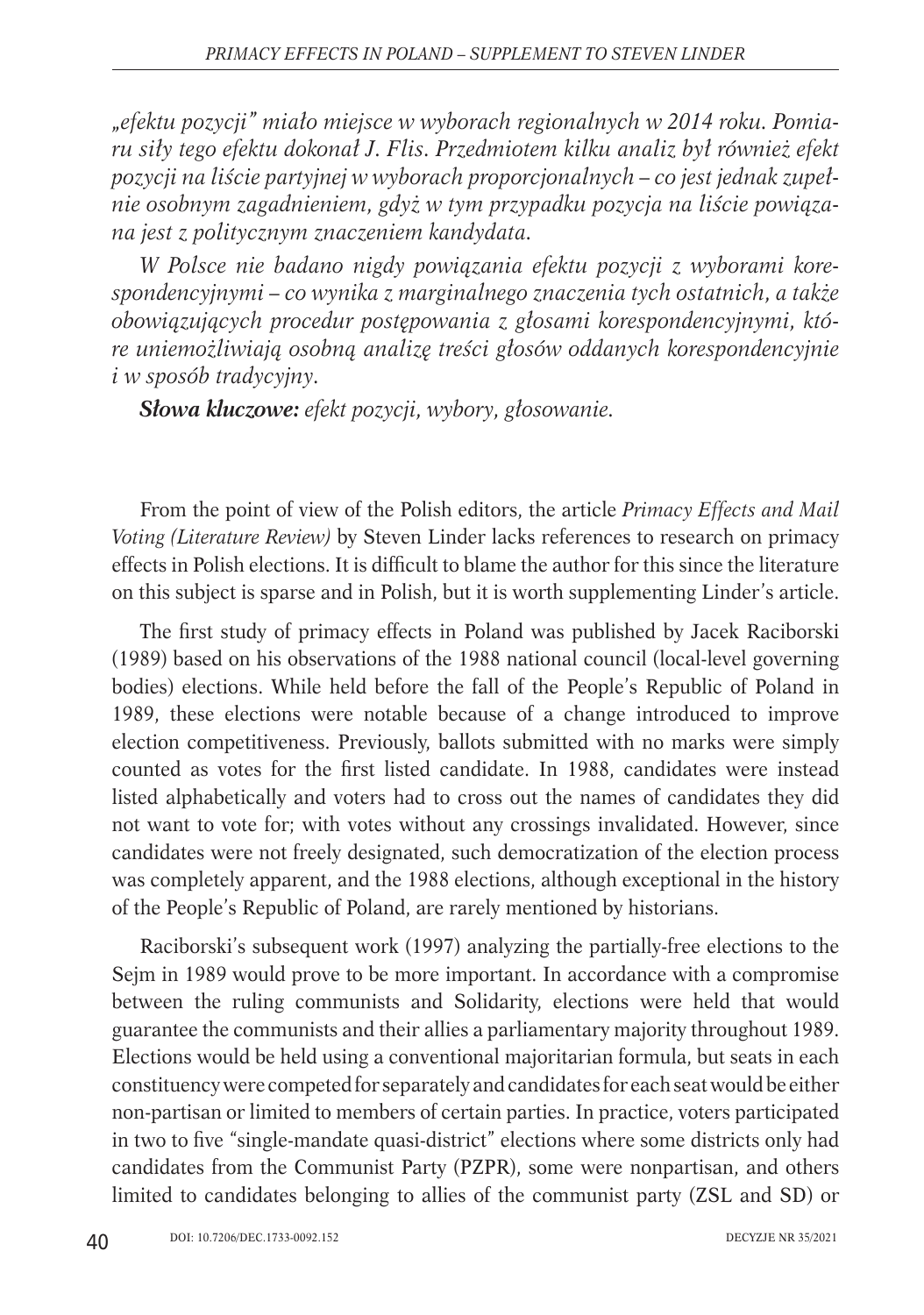government-licensed organizations. Each constituency included at least one quasidistrict with PZPR members and one with nonpartisan candidates.<sup>1</sup>

Raciborski's analysis pointed to the existence of a primacy effect in the quasidistricts where PZPR and its satellites competed. A candidate's position on the ballot explained 13% of the variance in the percentage of votes they obtained. Additionally, the average result of candidates worsened as their position lowered; with first place candidates averaging 16.91% of the vote and eighth place candidates averaging 6.29%.2 In the nonpartisan quasi-districts where Solidarity candidates usually won by large majorities, the primacy effect was also observable, but much weaker. However, the observed effects were most likely spurious since the analysis did not take into account the number of competing candidates.3 Although Raciborski probably drew the wrong conclusion, the phenomenon he observed is still interesting because it showed a fundamental difference in the competitiveness between the non-partisan quasi-districts, where there was a clear support structure and a candidate's vote share was mainly determined by if they represented Solidarity, and the quasi-districts for PZPR and its satellites where there was no support structure for candidates and winners were more random.

In the same work, Raciborski then analyzed the 1991 elections to the Sejm, which were the first free parliamentary elections in post-war Poland. These elections were the first to use the current semi-open list proportional system where the order of candidates on the list is usually determined by political party leaders (implicitly listed from most-to-least important candidates), but some parties instead list candidates in alphabetical order. In these latter lists, Raciborski showed that the candidates placed first on the list gained a significant advantage that could not be explained by the differences in list length. The first place candidates on the "alphabetical" lists obtained on average 12 percentage points more than the candidates listed second, with this advantage being smaller in the non-alphabetized preferential lists (Raciborski 1997: 236). These results were possibly amplified by

More about the 1989 election law and about the reasons why, despite the guarantees contained therein, the communists did not retain power in Poland in (Kaminski 1999).

<sup>&</sup>lt;sup>2</sup> (Raciborski 1997:232). In the first round of the 1989 elections, the majority of voters in many constituencies crossed out all candidates in quasi-districts for the PZPR and its partners, so the sum of the percentages of votes for individual candidates was usually much lower than 100%.

Suppose that in half of the districts there are two candidates, and in the other half of the districts are three candidates, and that the distribution of support for the candidates in each district is even; so in a district with two candidates each will get 50%, and in a district with three candidates each will 33,33% of the vote. Under these conditions, the average support for the candidates from the first and second places on the ballot, half of which started from the districts with two candidates, and the half with three candidates, will amount to 41.67% each, and for the candidates taking the third place on the ballot (starting always from the districts with three candidates) 33.33%, but in fact support does not depend on the position on the ballot, but on the number of competitors. The simulation of voting results in quasi-districts for the PZPR and its allies, assuming an equal distribution of votes (after deduction of votes cast against all candidates), leads to almost identical average support for candidates occupying subsequent seats, as provided by Raciborski.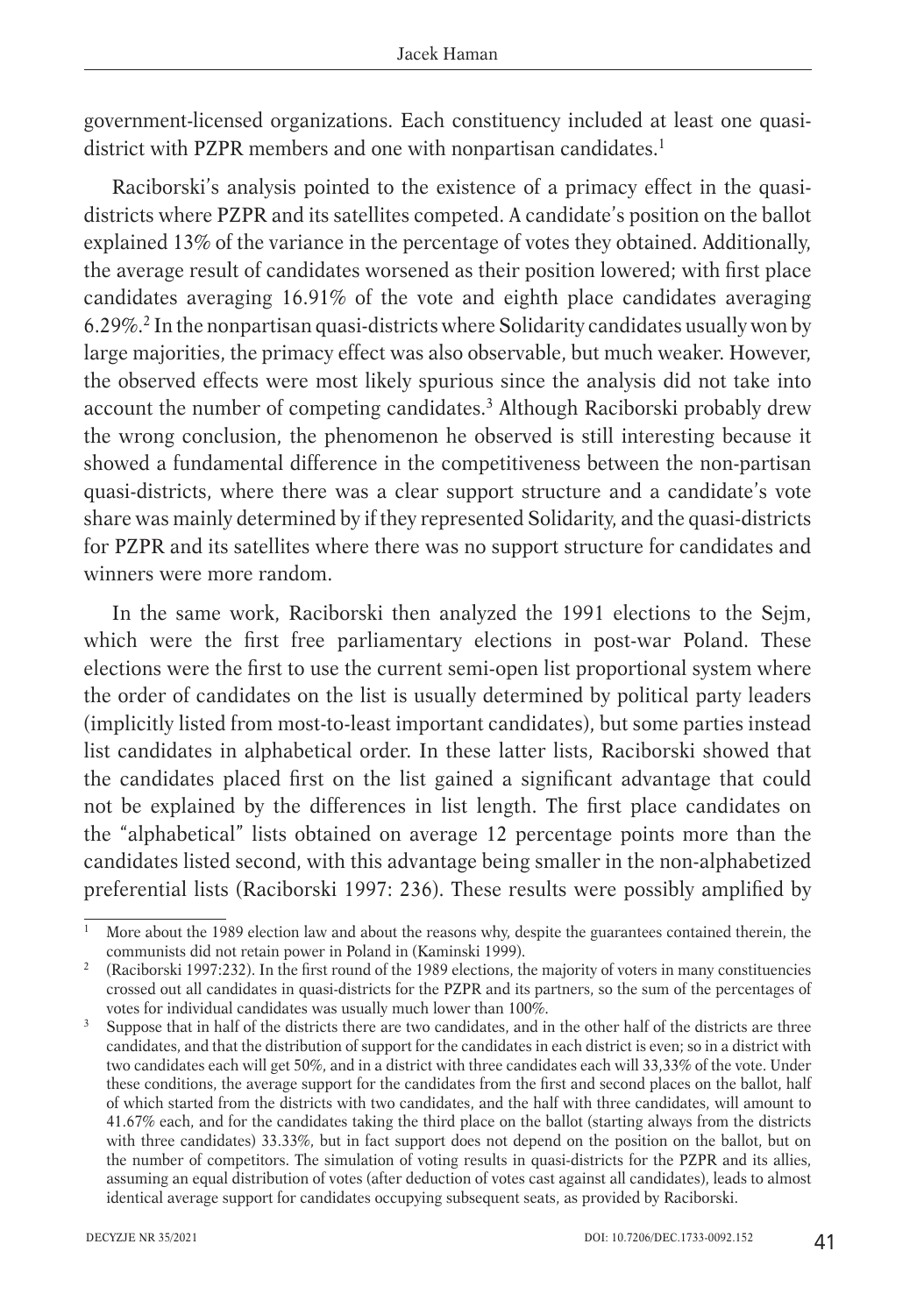confusion among voters since for most lists a candidate's position carried significant information about his "importance." It was easy to then transfer this understanding to the few lists that were not supposed to provide such information.4

Raciborski basically did not examine primacy effects in the 1991 Senate elections; offering only one table showing averaged results depending on a candidate's ballot position and a one sentence comment stating there was no effect. A comprehensive analysis of the primacy effect in Senate elections was instead carried out by Tomasz Żółtak (2009) in his MA thesis. During the period covered by Żółtak's analysis, senators were elected in districts with between two and three (1991-1997) or two and four (2001-2007) seats. Each voter could vote for as many candidates as there were seats to be filled, which meant that several candidates from the same party often ran in the same constituency. Żółtak showed that a candidate's position on the ballot did not affect the result obtained by their election committee, but *within* the party a higher position on the alphabetically-sorted ballot was associated with a "bonus" of a few percentage points compared to colleagues located further down the list (Żółtak 2009: 58). The effect of positioning was also presented in a different manner – when two candidates from the same committee stood for two seats in one district, the candidate listed higher on the ballot frequently received between 55% to 72% more votes, depending on the election year (Żółtak 2009: 68). Thus in Senate elections, primacy effects actually turned out to be significant for competitions within parties, but insignificant in competitions among parties.

The primacy effect was found to be most important though during the 2014 local government elections<sup>5</sup>, when it contributed to a deep crisis of confidence in electoral institutions. A major source of this crisis was the discrepancy between the announced results of the regional assembly elections and the projected results from exit polls caused by the "booklet effect."

The "booklet effect" was associated with the use of "booklet ballots" in regional assembly and county council elections in place of the previously used "sheet ballots". Jarosław Flis (Flis, 2015, Flis & Kaminski, forthcoming) estimated that in the county council elections, the committee list placed on the first page of the booklet received an approximate 6-8 percentage point boost in votes. This estimation, based on regression models, was possible thanks to a natural experiment where most counties had PSL (Polish People Party) listed first in the booklet, but in areas where PSL formed a coalition with other parties the booklet was opened by PiS (Law and Justice). Because

42

The impact of the position on the list reflecting the "importance" of the candidates is of course of a completely different nature. Even if selection of the first place candidate may sometimes result from laziness or a knowledge deficit, it can also be rational to trust in the party leaders' arrangement of the candidates. These effects (for Polish elections) are also subject to analysis, e.g. (Gendźwiłł and Raciborski 2014), (Marcinkiewicz 2014), (Marcinkiewicz and Stegmaier 2015).

<sup>&</sup>lt;sup>5</sup> This phenomenon also occurred, albeit on a smaller scale, in the 2010 local elections.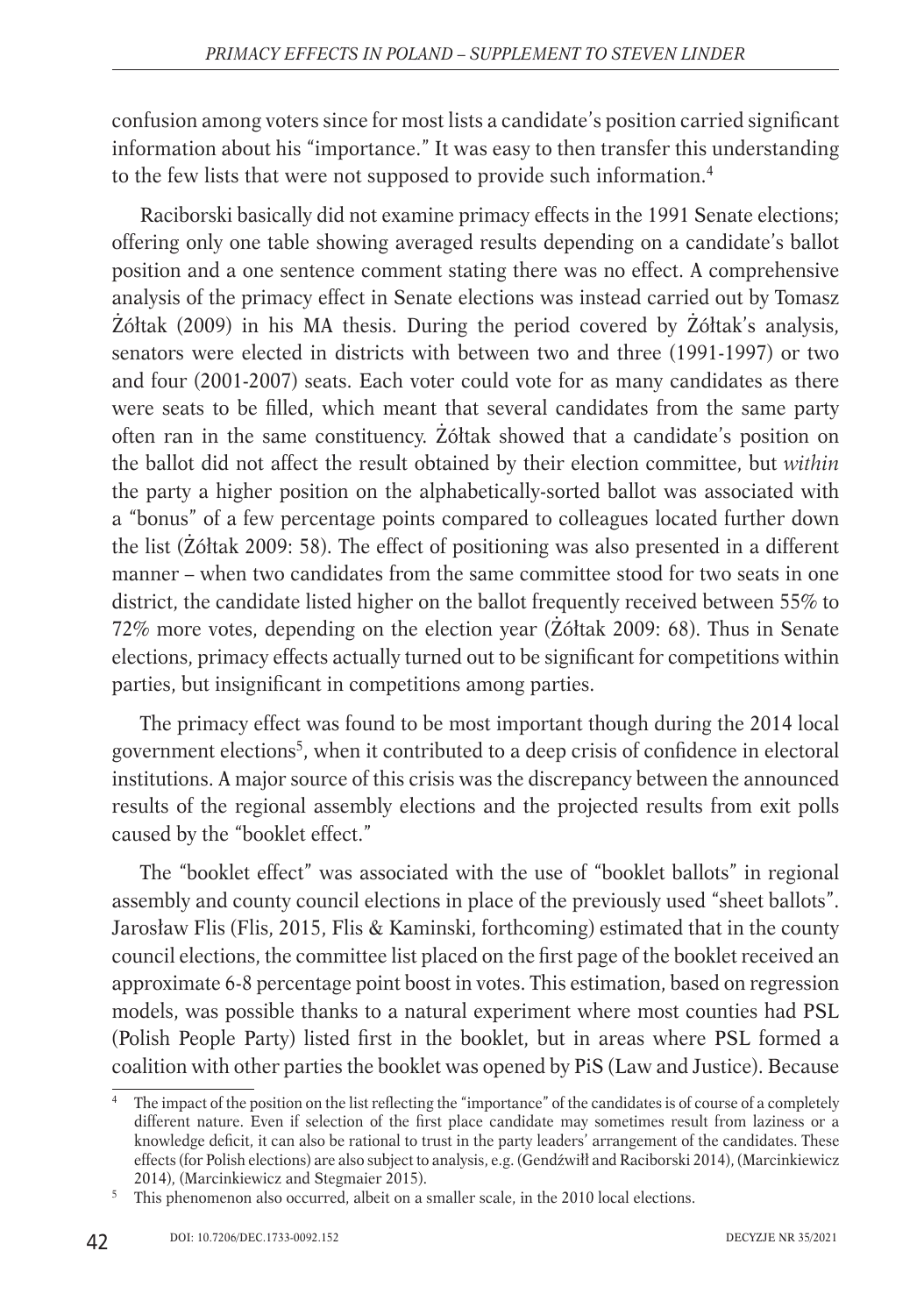of this, it was possible to model the results of a given party when it was listed first in a booklet against their results in other elections where they were listed lower.

The "booklet effect" was specific to the regional assembly and county council elections and did not impact elections to the Sejm despite their use of very similar "booklet ballots". Which is understandable in light of what is known about the factors contributing to the "primacy effect". In most local elections Polish voters receive four separate ballots for voting in four separate elections - mayors, municipal council members, county council members, and Sejmik (regional assembly) deputies. Most voters are primarily interested in the election of mayors and municipal councilors, and consider regional assembly and county council elections unimportant. Since the first regional assembly elections in 1998, this disinterest has consistently resulted in a high percentage of invalid votes. Most invalid votes take the form of "empty votes" (ballots without any annotation), or "multi-cross" votes where multiple candidates are selected when a vote must be cast for exactly one. The former may be treated as a direct effect of disinterest in the elections, while the latter testify to a misunderstanding of the rules, usually also caused by a lack of interest on the part of voters who, however - since they were given the ballot paper - decided to vote. The introduction of the new booklets in 2014 did not affect the number of "empty" votes, but did cause a large increase in "multi-cross" votes<sup>6</sup>, and votes for the party listed first in the booklet. In contrast, thoughtless votes cast on the "sheetballots" were scattered over many lists. In other words, the form of the ballot card was found to be irrelevant for conscious voting, but became essential in the county council and regional assembly elections where a large proportion of voters were uninterested. Such voters become particularly sensitive to factors that may confuse them and thus invalidate vote or unintentionally vote for the wrong party. In the Sejm elections, only people specifically interested in them bother to participate and know exactly who they want to vote for. This is evidenced by how the percent of invalid votes in Sejm elections are even lower than in the simultaneous Senate elections, despite the latter being procedurally simpler.

Although the estimated strength of the "booklet effect" made by Flis and Kaminski concerned the county council elections, the benefit was similar to the differences in results for PSL in regional assembly elections where it was the only beneficiary of the "booklet effect." In this case, the election commission results showed them with 23.9% of the vote, but exit-polls had estimated them receiving only 17%. This aligns with the theory that the "booklet effect" was caused by voters

<sup>6</sup> Although the regulations in force in 2014 did not provide for a separate counting of "empty" and "multicross" votes, the estimation of their number was possible thanks to the secondary analysis of the ballots carried out by the Batory Foundation; see (Gendźwiłł et al. 2016). For earlier (and later) elections, relevant data was collected directly by election commissions.